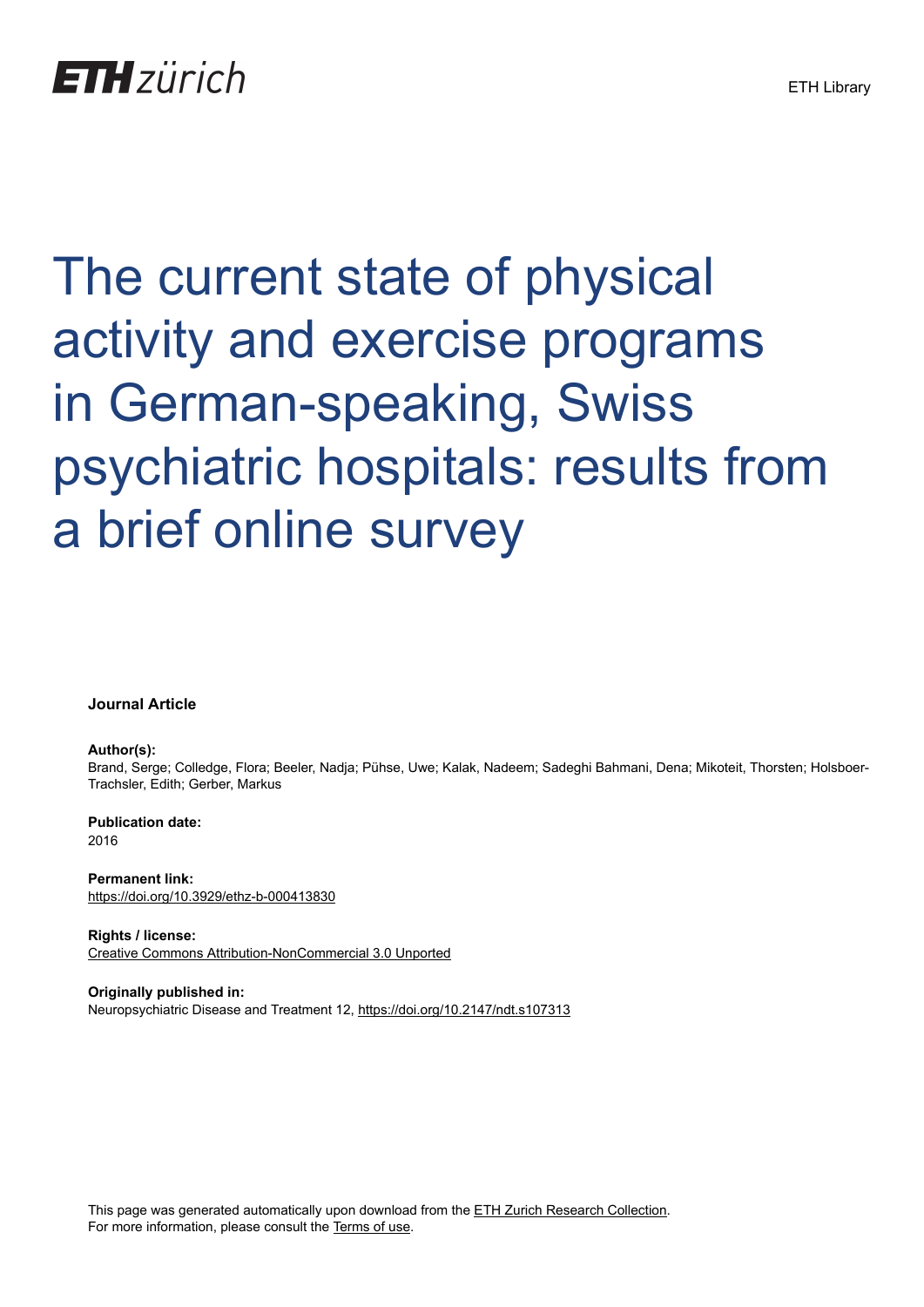**a** Open Access Full Text Article

ORIGINAL RESEARCH

# The current state of physical activity and exercise programs in German-speaking, Swiss psychiatric hospitals: results from a brief online survey

Number of times this article has been viewed This article was published in the following Dove Press journal: Neuropsychiatric Disease and Treatment 3 June 2016

Serge Brand<sup>1,2</sup> Flora Colledge<sup>2</sup> Nadja Beeler<sup>2</sup> Uwe Pühse<sup>2</sup> Nadeem Kalak<sup>1</sup> Dena Sadeghi Bahmani<sup>1</sup> Thorsten Mikoteit<sup>1</sup> Edith Holsboer-Trachsler<sup>1</sup> Markus Gerber2

1 Psychiatric Clinics of the University of Basel, Center for Affective, Stress and Sleep Disorders, 2 Department of Sport, Exercise and Health, Sport Science Section, University of Basel, Basel, Switzerland

Correspondence: Serge Brand Psychiatric Clinics of the University of Basel, Center for Affective, Stress and Sleep Disorders, University of Basel, Wilhelm Klein-Strasse 27, 4012 Basel, Switzerland Tel +41 61 325 51 14 Fax +41 61 325 55 13 Email [serge.brand@upkbs.ch](mailto:serge.brand@upkbs.ch)

**Background:** Physical activity and exercise programs (PAEPs) are an important factor in increasing and maintaining physical and mental health. This holds particularly true for patients with psychiatric disorders undergoing treatment in a psychiatric hospital. To understand whether the benefits reported in the literature are mirrored in current treatment modalities, the aim of the present study was to assess the current state of PAEPs in psychiatric hospitals in the Germanspeaking part of Switzerland.

**Methods:** All psychiatric hospitals (N=55) in the German-speaking part of Switzerland were contacted in spring 2014. Staff responsible for PAEPs were asked to complete an online questionnaire covering questions related to PAEPs such as type, frequency, staff training, treatment rationale, importance of PAEPs within the treatment strategy, and possible avenues to increase PAEPs.

**Results:** Staff members of 48 different psychiatric hospitals completed the survey. Hospitals provided the following therapeutic treatments: relaxation techniques (100%), sports therapy (97%), activity-related psychotherapeutic interventions (95%), physiotherapy (85%), body therapies (59%), far-east techniques (57%), and hippotherapy (22%). Frequencies ranged from once/week to five times/week. Approximately 25% of patients participated in the PAEPs. Interventions were offered irrespective of psychiatric disorders. PAEP providers wanted and needed more vocational training.

**Conclusion:** All participating psychiatric hospitals offer a broad variety of PAEPs in their treatment curricula. However, the majority of inpatients do not participate in PAEPs. Furthermore, those who do participate cannot continue to do so following discharge. PAEP providers need specific extended vocational trainings and believe that the potential of PA should be improved. **Keywords:** physical activity, psychiatric disorders, psychiatric hospitals, German-speaking part of Switzerland, sport participation

# **Introduction**

There is both growing recognition and scientific evidence that interventions of physical activity and exercise programs (PAEPs) have a favorable impact on patients with psychiatric disorders.<sup>1-7</sup> These findings have been reported among groups of patients with major depressive disorders (MDDs),<sup>6,8,9</sup> schizophrenia,<sup>10,11</sup> post-traumatic stress disorder (PTSD), $^{12,13}$  alcohol abuse, $^{14,15}$  sleep disorders, $^{16}$  or autism spectrum disorders.<sup>17</sup> The neurophysiological mechanisms underlying the beneficial effects of PA on psychological functioning and wellbeing are complex, although there is increasing evidence that regular, acute, and chronic PA does have an impact at the molecular level<sup>18,19</sup> and on brain plasticity.<sup>1,20,21</sup> In parallel, psychological mechanisms are involved; specifically, regular PA has a favorable influence of self-esteem among

Neuropsychiatric Disease and Treatment 2016:12 1309–1317

**1309**

CCC 1 © 2016 Brand et al. This work is published and licensed by Dove Medical Press Limited. The full terms of this license are available at <https://www.dovepress.com/terms.php><br>[hereby accept the Terms](http://www.dovepress.com/permissions.php). Non-commercial uses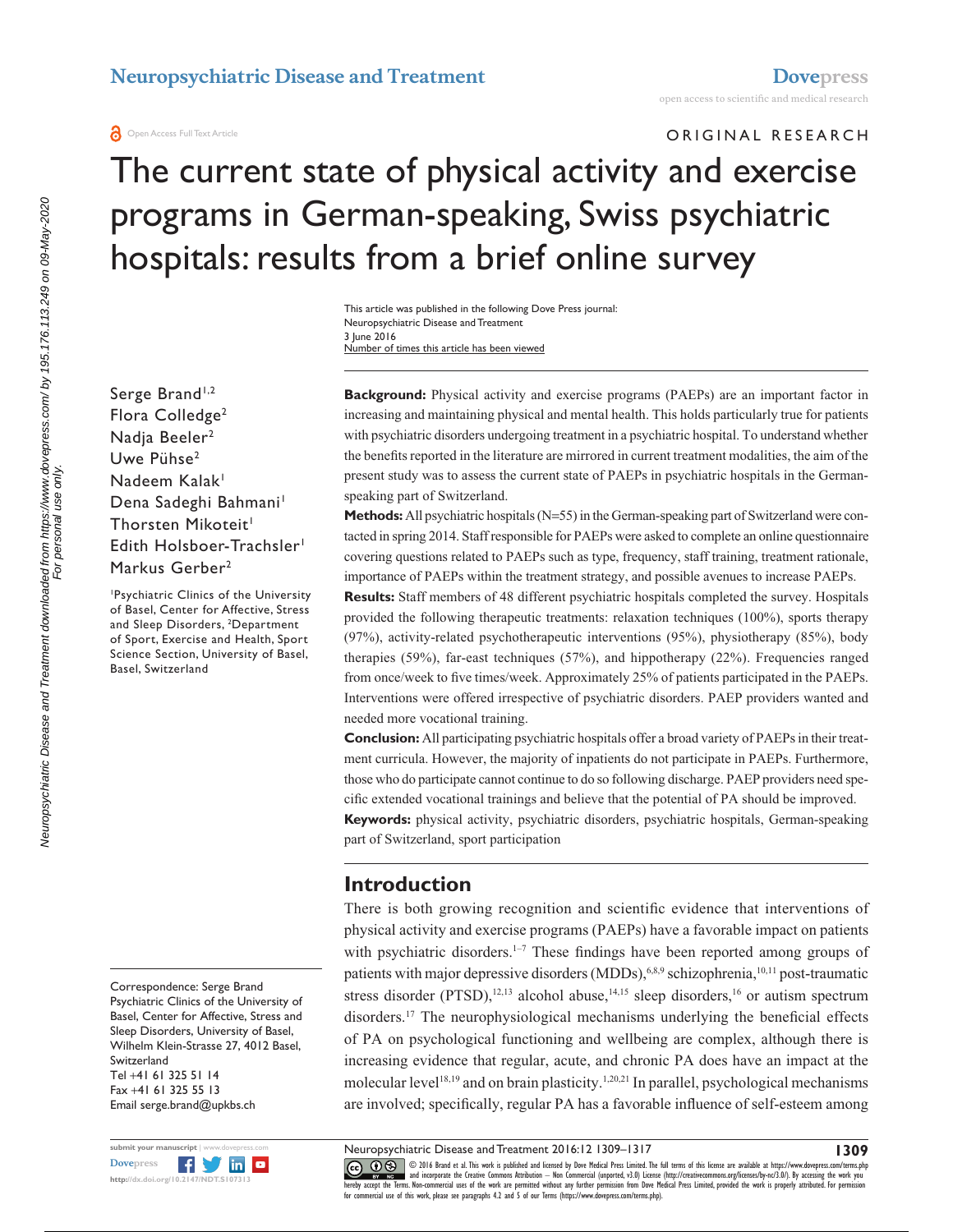patients with psychiatric disorders,<sup>22</sup> on body image and physical self-concept,23 and, most importantly, on dimensions of anxiety and depression.6,9,24

However, it is widely reported that patients with psychiatric disorders are less physically active and do exercise less than healthy peers, $25-27$  potentially increasing and maintaining the risk for further physical and mental health problems. Among those seeking treatment, psychiatric hospitals provide an excellent environment to initiate physical activity, as they offer supervised free training during a phase in which patients are under few time constraints. In view of the potential of PAEPs as adjunct treatment reported in the literature to date, our aim in this study was to explore the extent to which these programs are implemented in the inpatient treatment of psychiatric disorders in the German-speaking part of Switzerland. An understanding of the implementation of PAEPs in practice, and the experiences of program staff, is an important factor for the future translation of research findings to clinical practice.

# **Methods**

#### Sampling

During spring 2012, all psychiatric hospitals of the Germanspeaking part of Switzerland (N=55) were identified via publicly accessible lists on the Internet. To be enrolled in the study, the minimum requirement was that psychiatric hospitals treated not only outpatients but also inpatients and that the official language was German; that is to say, staff and inpatients communicate in German or Swiss German.

Next, NB contacted all identified hospitals by phone calls and asked for a brief talk with the staff member responsible for the PAEPs. The aim of the phone call and the study were explained, and, if agreed, the URL of an online survey was transmitted via email. All participants were informed that participation was voluntary and that all data would be gathered anonymously; written informed consent was obtained on the first page of the questionnaire. Furthermore, they were informed that they could withdraw from the study at any time. To improve participation, participants could take part in a prize draw (ten vouchers of CHF 30.00 [approximately USD 30.00] from a known national supermarket), although to do so they needed to provide an email address. Ethical approval was not required by the Institutional Review Board of the University of Basel because the survey was not addressed to patients or underage people.

#### Online survey

Data collection was done online, as this was judged to be both time saving for participants and a reliable method to

gather data.28 We used commercially available software (Unipark®; <http://www.unipark.de>), as this is an easily applied tool for the creation of Internet-based studies. Furthermore, the software provider guarantees that all data are stored on a server that is not accessible to any third party. Importantly, the user of the software receives the raw data of the answers but not participants' IP address, ensuring both data security and participants' anonymity. Moreover, the online survey was designed to avoid repeated participation (IP addresses already used are automatically blocked). Participants needed ~15–20 minutes to complete the survey.

### **Ouestionnaire**

A questionnaire with multiple choice response options was developed expressly for this study, in order to address the specific areas of inquiry. Table 1 reports all items.

#### Statistical analysis

The findings are based on descriptive statistics such as mean, standard deviation, median, or percentage. Furthermore, chi-square tests were performed to calculate associations between dimensions as specified in more detail in the text. All statistical analyses were performed with SPSS® 22.0 (IBM Corporation, Armonk, NY, USA) for Apple Mac®.

### **Results** Part 1: general information about the psychiatric hospital

Of the 55 psychiatric hospitals in German-speaking Switzerland approached, staff members of 48 (87.3%) took part in the survey. In all, 42 respondents (87.5%) were physiotherapists, three (6.25%) had a master's degree in sports science, and three (6.25%) did not answer to this item.

Of the 48 respondents, 32 (66%) were working in a general psychiatric hospital, eight (17%) were working in a university psychiatric hospital, and eight (17%) were working in psychiatric wards of a somatic hospital. Twenty (43%) hospitals had  $>$  200 beds for inpatients, nine (19%) hospitals had 99–200 beds, 15 (32%) had between 50 and 99 beds, and three hospitals reported  $<$  50 beds for psychiatric inpatients.

Seventeen (35.5%) psychiatric hospitals were located in the Canton Berne, eight (17%) were located in the Canton Zürich, five (10%) in the Canton Thurgau, four (8%) each in the Cantons St Gallen and Aargau, three (6%) each in Basel City and in Aarau (city and close surroundings), two (4%) each in the Cantons Basel Country and Grisons, and one (2%) each in the Cantons of Appenzell-Ausserrhoden and Zug.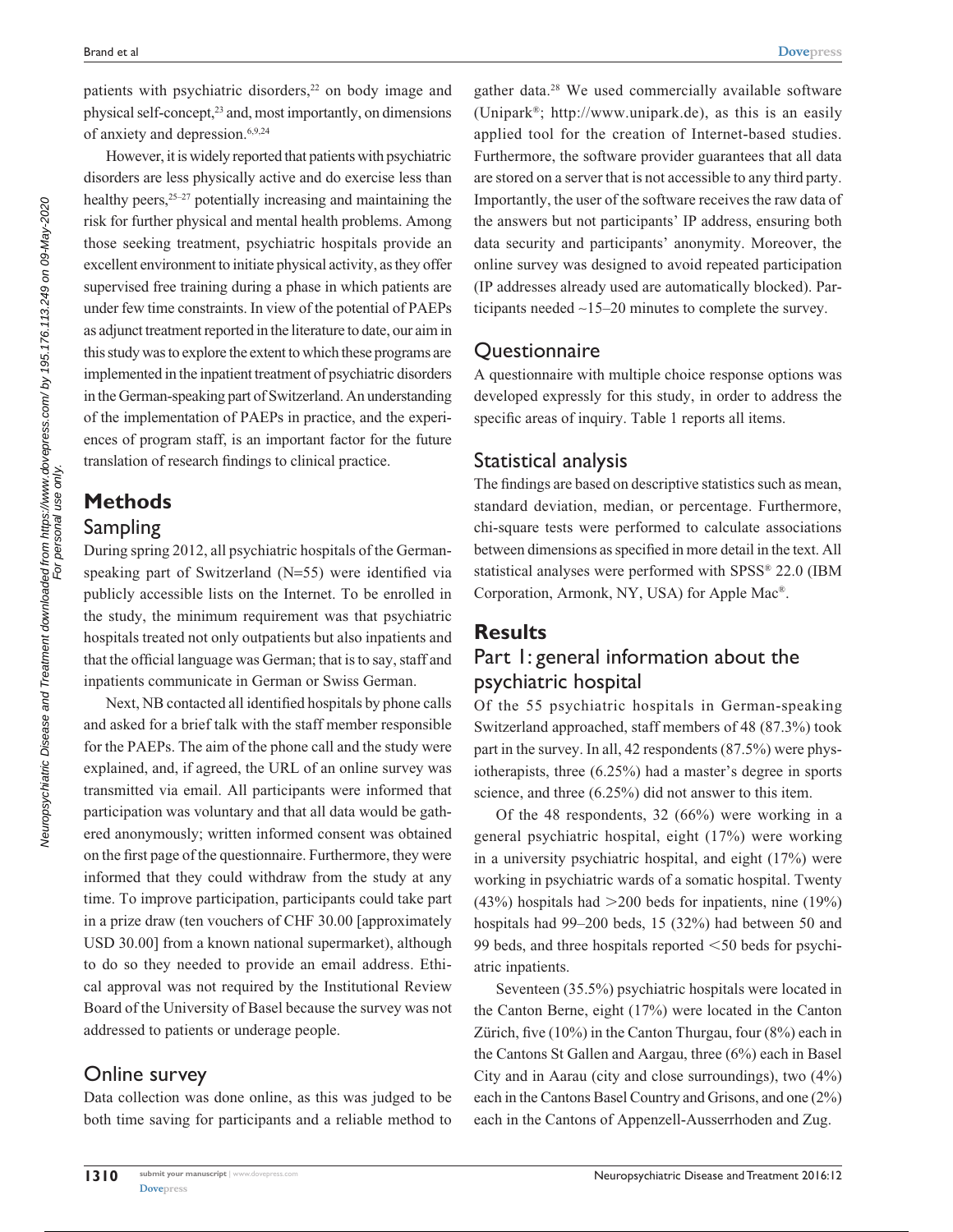#### **Table 1** Overview of the questionnaire

| Item                                                                                                           | <b>Answer</b>                                                                                                                   |
|----------------------------------------------------------------------------------------------------------------|---------------------------------------------------------------------------------------------------------------------------------|
| Part I: general information about the psychiatric hospital                                                     |                                                                                                                                 |
| This section addressed general information about the psychiatric hospital,                                     |                                                                                                                                 |
| such as the location, number of beds, and the disorders treated.                                               |                                                                                                                                 |
| Type of psychiatric hospital:                                                                                  | University psychiatric hospital, psychiatric hospital, and psychiatric<br>ward of a somatic hospital (ticking the box).         |
| Number of beds for inpatients:                                                                                 | <50, 50-99, 100-149, 150-199, and >200 (ticking the box).                                                                       |
| Canton:                                                                                                        | List of German-speaking cantons, including the German-speaking<br>part of Grisons (ticking the box).                            |
| Main focus and second main focus of disorders (ICD-10 codes)                                                   | F01-F09: mental disorders due to known physiological                                                                            |
|                                                                                                                | conditions.                                                                                                                     |
|                                                                                                                | F10–F19: mental and behavioral disorders due to psychoactive<br>substance use.                                                  |
|                                                                                                                | F20-F29: schizophrenia, schizotypal, delusional, and other                                                                      |
|                                                                                                                | nonmood psychotic disorders.                                                                                                    |
|                                                                                                                | F30-F39: mood (affective) disorders.                                                                                            |
|                                                                                                                | F40-F48: anxiety, dissociative, stress-related, somatoform, and                                                                 |
|                                                                                                                | other nonpsychotic mental disorders.                                                                                            |
|                                                                                                                | F50-F59: behavioral syndromes associated with physiological                                                                     |
|                                                                                                                | disturbances and physical factors.                                                                                              |
|                                                                                                                | F60-F69: disorders of adult personality and behavior.                                                                           |
|                                                                                                                | F70-F79: intellectual disabilities.                                                                                             |
|                                                                                                                | F80-F89 pervasive and specific developmental disorders.<br>F90-F98: behavioral and emotional disorders with onset usually       |
|                                                                                                                | occurring in childhood and adolescence.                                                                                         |
|                                                                                                                | F99: unspecified mental disorder (ticking the box).                                                                             |
| Part 2: PAEPs                                                                                                  |                                                                                                                                 |
| This section focused on the PAEPs (if any) offered by the hospital. Questions                                  |                                                                                                                                 |
| regarding the types of activity and infrastructure on offer, the number of patients                            |                                                                                                                                 |
| who took part in the programs, and the patients' motivation to engage in the                                   |                                                                                                                                 |
| activities were included here.                                                                                 |                                                                                                                                 |
| Which type of PAEP is offered:<br>general physical activity, physiotherapy/remedial gymnastics, sports therapy | Answers are given as follows: from $0$ (= not at all) to 5 (=5 times<br>a week); 6= I don't know.                               |
| (fitness, swimming, ball sports, and endurance training), relaxation techniques,                               |                                                                                                                                 |
| far-east techniques (Tai Chi and Qigong), so called body therapies such as                                     |                                                                                                                                 |
| Feldenkrais or bioenergetics, hippotherapy, and others:                                                        |                                                                                                                                 |
| Group size of a given activity:                                                                                | I, I-7, 8-13, I4-19, and 20 or more participants (answers: ticking                                                              |
|                                                                                                                | the box).                                                                                                                       |
| How many patients participate in the PAEPs?                                                                    | $<$ 25%, 25%–50%, 50%–75%, $>$ 75%, and I don't know (answers:                                                                  |
|                                                                                                                | ticking the box).                                                                                                               |
| Who decides, if and where a patient participates in PAEPs?                                                     | Patient, therapist responsible for PAEP, medical doctor, joint<br>decision between patient and medical doctor, and I don't know |
|                                                                                                                | (ticking the box).                                                                                                              |
| How motivated are patients to participate in the PAEPs?                                                        | Ratings from 0 (= not at all) to 4 (= very motivated); $5=1$ don't                                                              |
|                                                                                                                | know.                                                                                                                           |
| Rate the availability and equipment of the infrastructure:                                                     | Answers from $0$ (= not at all sufficient) to 4 (= very well equipped);                                                         |
|                                                                                                                | 5= I don't know.                                                                                                                |
| Part 3: perceived impact of PAEPs on patients' status and aftercare                                            |                                                                                                                                 |
| In this section, views on the benefits, which PAEPs might have for patients,                                   |                                                                                                                                 |
| the goal of such programs, and the options for continued involvement after<br>discharge are covered.           |                                                                                                                                 |
| To what extent do the PAEPs contribute to patients' improvements?                                              | Answers from $0$ (= no contribution) to 4 (= large contribution);<br>5= I don't know.                                           |
| After discharge, how many patients benefit from an aftercare program?                                          | Answers from 0 (= none) to 4 (=75% or more); $5=1$ don't know.                                                                  |
| What is the main goal of the PAEP in your institution?                                                         | Answers (ticking one or more boxes): improvement of physical                                                                    |
|                                                                                                                | fitness, improvement of psychological functioning, improvement                                                                  |
|                                                                                                                | of coping strategies, improvement of social skills, others,                                                                     |
|                                                                                                                | and I don't know.                                                                                                               |

(*Continued*)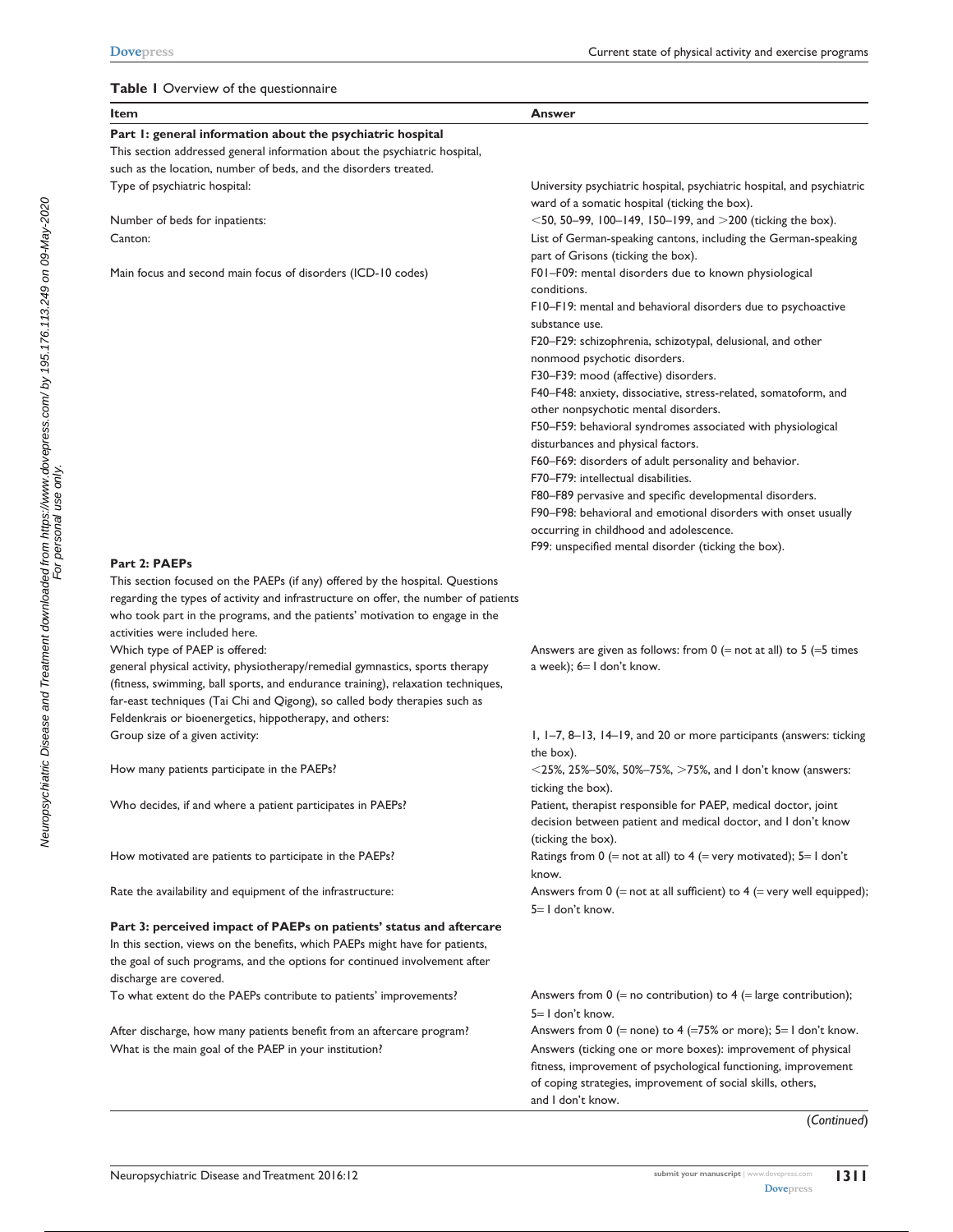#### **Table 1** (*Continued*)

| Item                                                                           | <b>Answer</b>                                                                                                                                                                                                                                                                                                            |
|--------------------------------------------------------------------------------|--------------------------------------------------------------------------------------------------------------------------------------------------------------------------------------------------------------------------------------------------------------------------------------------------------------------------|
| Part 4: personal skills and knowledge                                          |                                                                                                                                                                                                                                                                                                                          |
| In this section, respondents were asked what qualifications those involved     |                                                                                                                                                                                                                                                                                                                          |
| in the PAEPs had, and where they obtained information concerning the           |                                                                                                                                                                                                                                                                                                                          |
| structuring of the program.                                                    |                                                                                                                                                                                                                                                                                                                          |
| To plan and organize the PAEPs, where do get your knowledge from?              | Answers (ticking one or more boxes): specific Internet sites,<br>scientific publications (books and specific journals), vocational<br>training, own experience, experience with other therapists;<br>and I don't know.                                                                                                   |
| What is your professional background/training?                                 | Answers (ticking one or more boxes): physiotherapy; master<br>in sport sciences, dance therapy, others, and I don't know.                                                                                                                                                                                                |
| Part 5: reasons to offer PAEPs                                                 |                                                                                                                                                                                                                                                                                                                          |
| In this section, respondents were asked what reasons they felt justified the   |                                                                                                                                                                                                                                                                                                                          |
| inclusion of PAEPs in the treatment program.                                   |                                                                                                                                                                                                                                                                                                                          |
| Why are PAEPs offered to patients?                                             | Answers (ticking one or more boxes): medical management is<br>convinced about the effects of PAEPs, scientific evidence, PAEPs<br>are part of the treatment algorithm, staff members are particularly<br>motivated to teach PAEPs, supplementary vocational training,<br>and infrastructure and equipment are available. |
| Part 6: main treatment regimen                                                 |                                                                                                                                                                                                                                                                                                                          |
| This section addressed the main forms of therapy used by the hospital and      |                                                                                                                                                                                                                                                                                                                          |
| the perceived role of PAEPs in this setting.                                   |                                                                                                                                                                                                                                                                                                                          |
| What are the main treatments?                                                  | Answers (ticking one or more boxes): medication, psychotherapy,<br>occupational therapy, music therapy, and art therapy.                                                                                                                                                                                                 |
| Within the main treatment regimen, is the significance of PAEPs well accepted? | Answers: $0$ (= not at all accepted) to 4 (= fully accepted and<br>established); 5= I don't know.                                                                                                                                                                                                                        |
| Part 7: outlook                                                                |                                                                                                                                                                                                                                                                                                                          |
| To improve PAEPs in your hospital, what kind of support would you need?        | Answers (ticking one or more boxes): no further support needed,<br>need for advanced vocational training in sport and exercise<br>sciences, and advanced vocational training in adapted physical<br>activity for psychiatric patients.                                                                                   |

**Abbreviations:** PAEPs, physical activity and exercise programs; ICD-10, International Classification of Diseases, Tenth Edition.

Regarding the disorders most frequently treated at the hospital, 80% of respondents reported personality disorders and mood disorders, ~78% reported anxiety, stress-related, and somatoform disorders, ~65% reported substance use disorders, 55% reported schizophrenia and nonmood psychotic disorders, 50% reported mental disorders due to existing physiological conditions, and 5%–15% reported intellectual disabilities, pervasive and specific developmental disorders, behavioral and emotional disorders, and unspecific

mental disorders. Note that multiple answers were possible. A chi-square test revealed that there was no association between most frequently treated disorders and the number of beds of the hospital (*χ*<sup>2</sup> (N=48, *df*=27)=0.45; *P*=0.67).

#### Part 2: PAEPs

As depicted in Figure 1, all psychiatric hospitals (100%) offered relaxation techniques, and 47 (97%) offered sports therapy (fitness, swimming, ball sports, and endurance



Figure 1 The pattern of answers as regards the physical activity and exercise programs offered in the psychiatric hospitals. **Note:** Number (blue bars) and percentages (red bars) of types of physical activity programs.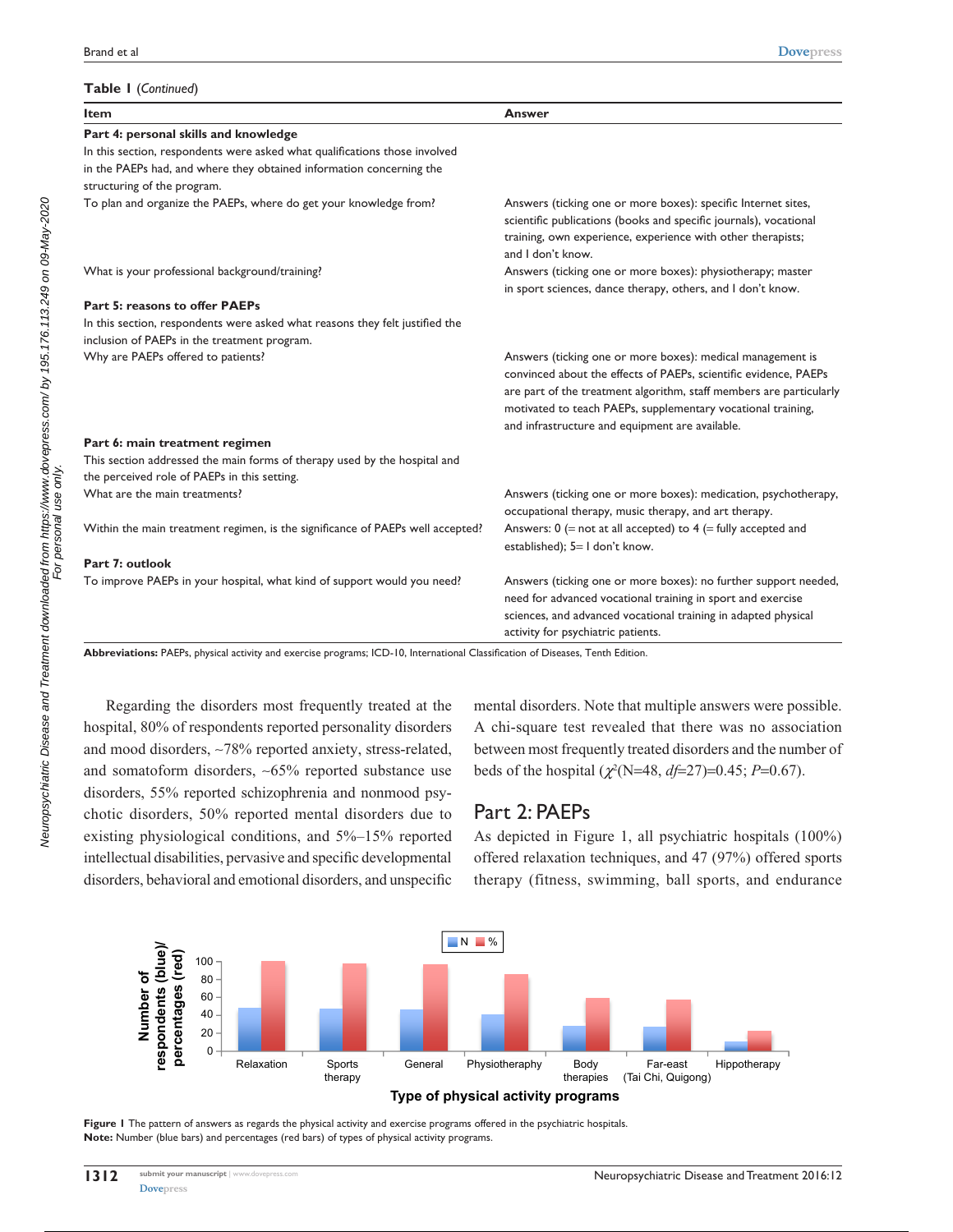training), 46 (96%) offered general physical activity, 40 (85%) offered physiotherapy/remedial gymnastics, 28 (59%) offered so called body therapies such as Feldenkrais or bioenergetics, 27 (57%) offered far-east techniques (Tai Chi and Qigong), and ten (22%) offered hippotherapy. Therefore, the majority of hospitals offered more than one type of PAEP content.

As regards the frequency with which PAEPs took place, responses ranged from once per week to five times per week. Factors that were reported as limiting the frequency of sessions were staff availability, sports hall and/or equipment availability, and the size of the hospital: hospitals with a lower number of beds offered fewer and less frequent PAEPs  $(\chi^2$  (N=48, *df*=18) =16.45; *P*<0.05).

As regards the group size of participants, a range of one to seven participants was the most frequently reported group size. One-to-one sessions were chiefly offered as personal training or for therapeutic interventions such as physiotherapy or other body therapies. Of the 48 participants, 40 (83.3%) answered that  $\langle 25\%$  of all inpatients participated in the PAEPs, and eight (16.7%) estimated that between 25% and 50% of all inpatients participated in the PAEPs (Figure 2).

All PAEPs were attended on a voluntary basis (100%), although 40 (83.3%) respondents emphasized that patients were made aware of the programs and encouraged to attend the PAEPs. Furthermore, participants reported that patients seemed generally moderately to rather highly motivated to participate in the PAEPs.



**Figure 2** The estimated percentage of inpatients, who participated in the physical activity and exercise programs.

**Note:** Number of respondents reporting the estimated percentages of patients attending physical activity programs.

Thirty-six (75%) participants reported that the availability and equipment of the current PAEP infrastructure were sufficient, five (10.4%) reported that the infrastructure was well to very well equipped, whereas seven (14%) reported that the availability and equipment of the infrastructure were not or not at all sufficient.

# Part 3: impact of PAEPs on patients' status and aftercare

All participants responded that in their view, PAEPs improved patients' physical and psychological status. Regarding the hypothesized importance of the programs, answers ranged from a little importance (n=8; 16.6%), to moderate importance  $(n=38; 79%)$ ; two  $(4.16%)$  answered that the importance of PAEPs was large (Figure 3). All participants reported that after discharge, their patients no longer had access to the PAEPs offered as part of inpatient treatment.

Thirty-five (72.9%) answered that the main goal of a PAEP was to improve patients' psychological state, 45 (93.75%) answered that a further main goal was to improve patients' social skills, and 17 (35.42%) answered that a further main goal was to improve patients' physical status. None of the participants answered that a PAEP was aimed at improving patients' coping strategies (note that multiple answers were possible; Figure 4). No associations between the main goals of PAEPs and the most frequently treated disorders were observed  $(\chi^2(N=48; df=27) = 0.45; P=0.78)$ .

#### Part 4: personal skills and knowledge

All participants answered that they rely on their own experience and vocational training to plan and organize the PAEP sessions. Furthermore, the majority (n=40, 83.3%) also reported benefiting from the experiences and advice of their peers. No respondent stated that they sought or



**Figure 3** Number (blue) and percentages (red) of respondents reporting the importance of physical activity programs.

For personal use only.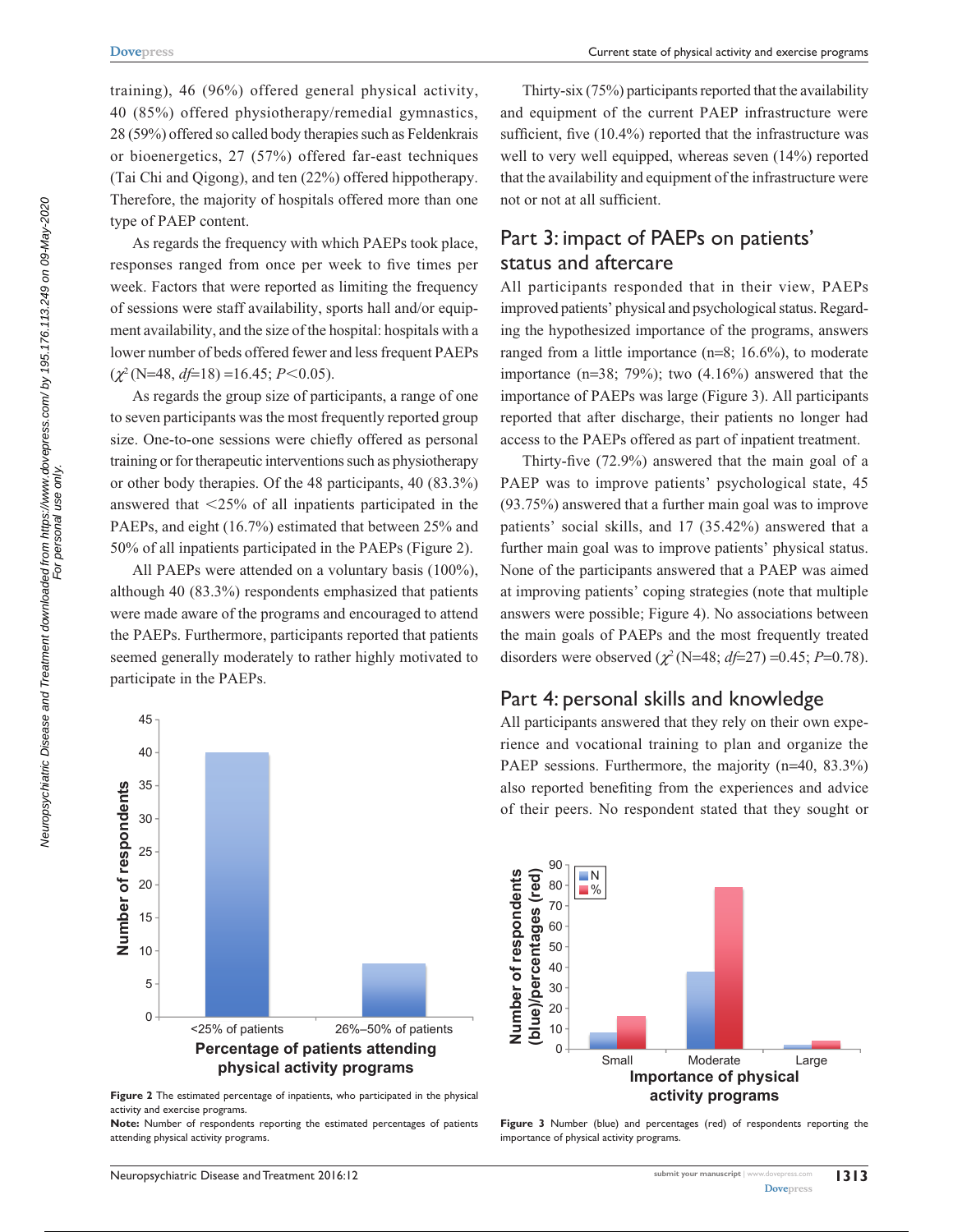

**Goals of physical activity programs** 

**Figure 4** Number of respondents reporting the goals of physical activity programs.

obtained information from specific Internet sites or scientific publications.

# Part 5: reasons to offer PAEPs

All participants answered that PAEPs were an integrated treatment modality of the hospital. In all, 38 (79.16%) reported that they were particularly motivated to lead PAEPs and 30 (62.5%) reported that the hospital's medical staff recognized the beneficial effects of PAEPs. Nobody answered that PAEPs were offered because supplementary vocational training was available, because the hospital had the existing infrastructure, or because of scientific evidence supporting the benefits of such programs.

#### Part 6: main treatment regimen

All participants reported that the main treatment regimen of the hospital comprised medication (100%), psychotherapy (100%), and occupational therapy (100%). Forty (83.3%) reported that music therapy and art therapy were also included.

Thirty (62.5%) answered that within the main treatment regimen, the potential benefits of PAEPs was fairly well accepted; ten (20.83%) answered that it was well accepted, four (8.3%) answered that it was not well accepted, and four (8.3%) did not know.

# Part 7: outlook

All participants reported that in order to improve the PAEPs offered by the hospital, staff would require advanced vocational training in sport and exercise sciences and advanced vocational training in adapted physical activity for psychiatric patients.

#### **Discussion**

The key findings of the present survey are that all psychiatric hospitals of the German-speaking part of Switzerland whose staff participated in this survey offer a broad variety of PAEPs. Furthermore,  $\sim$ 25% of all patients are reported to participate in such programs. Staff involved in these programs also felt that specific extended vocational training would allow them to improve their skills and optimize the existing programs.

The present survey is the first to give an overview of the existence and role of PAEPs in psychiatric hospitals of the German-speaking part of Switzerland. Specifically, the pattern of results shows that PAEPs are well established and integrated in the treatment regimen.

All respondents reported that they felt that participation in PEAPs impacted favorably on patients' psychological status. While anecdotal, this observation is in line with the increasing wealth of studies showing a favorable influence of PAEPs on a broad variety of psychiatric disorders, $1-7$  such as MDDs,<sup>6,8,9</sup> schizophrenia,<sup>10,11</sup> PTSD,<sup>12,13</sup> alcohol abuse,<sup>14,15</sup> sleep disorders,<sup>16</sup> or autism spectrum disorders.<sup>17</sup>

Next, in our opinion, a major issue is patients' participation rate: 83% reported that only up to 25% of patients participated in the offered PEAPs, and further 16.7% reported that 25%–50% of patients did so. Or simply put: we estimate that 50%–75% of inpatients do not attend the PEAPs, and we claim that this rate of participation is low. The quality of the data does not allow a deeper understanding of patients' underlying decisions, although if we combine the result that participating patients seemed moderately to rather highly motivated to participate in the PEAPs, the key factor of patients' (non-) participation may be their motivation.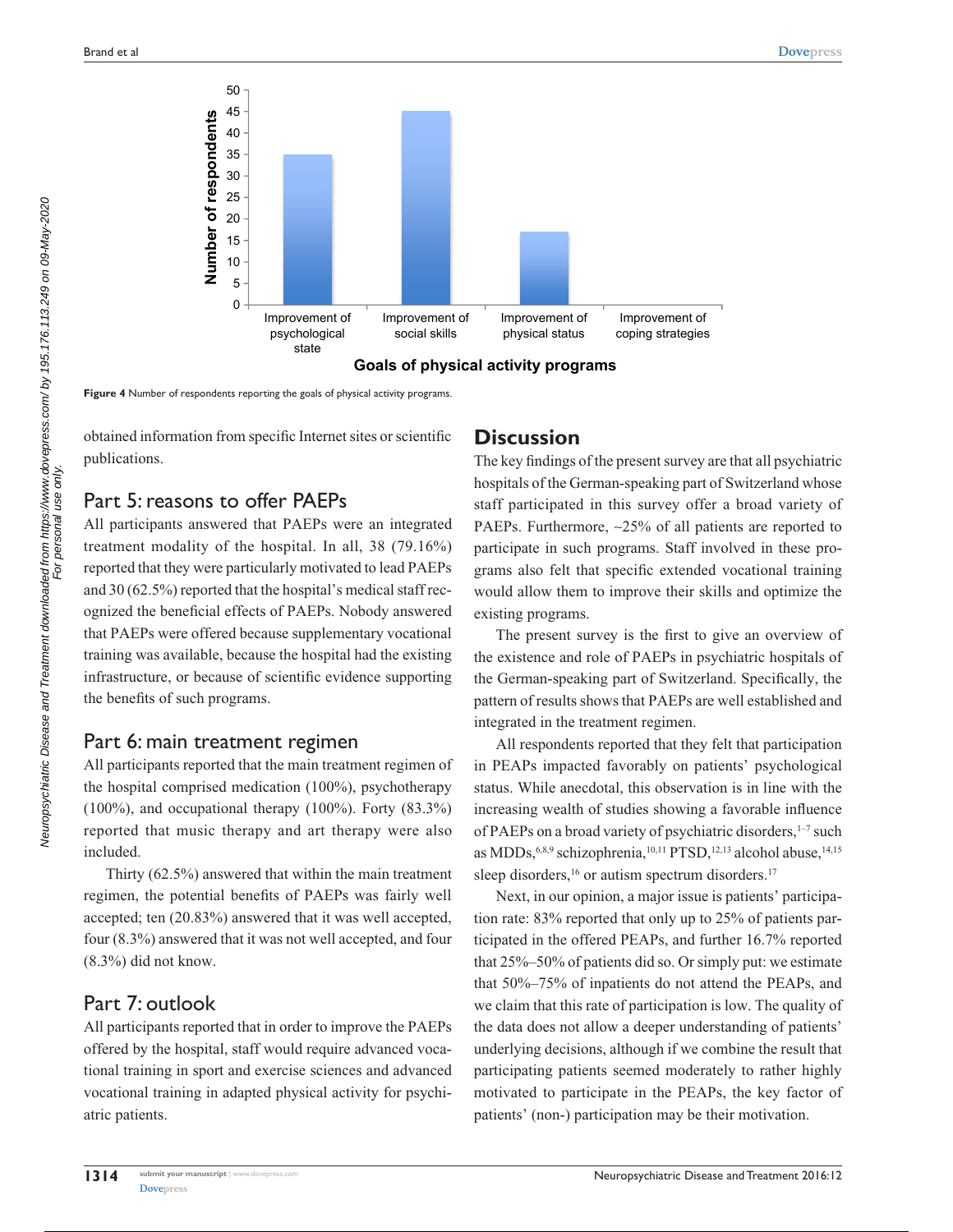Nevertheless, the low participation rates were not surprising. For instance, studies consistently show that people with psychiatric disorders have lower physical activity $29,30$ and cardiorespiratory fitness levels.<sup>31,32</sup> This is critical, because low physical activity and cardiorespiratory fitness are considered important factors which may link psychiatric and comorbid somatic disorders.<sup>33</sup> A recent meta-analysis showed that exercise interventions have the capacity to improve cardiorespiratory fitness in people with MDD in clinically meaningful ways.34

Taken together, the use of PAEP in the treatment of psychiatric disorders is supported by strong empirical evidence.<sup>35-37</sup> For instance, studies show that among patients with clinical depression, exercise seems to have similar effects to antidepressants and psychotherapy.<sup>38</sup> Thus, integrating exercise as an add-on to standard care during inpatient treatment, as well as efforts to promote lifestyle physical activity to prevent relapses after the end of hospitalization, seem promising. A major challenge, however, is that it is particularly difficult to initiate and maintain regular exercise among patients with psychiatric disorders, because their psychiatric symptoms interfere with their motivation and capacity to self-regulate healthrelated behaviors.<sup>33,39</sup> Given this background, we claim that intervention programs specifically tailored to motivate psychiatric patients to achieve a more physically active lifestyle should be key among psychiatric hospitals. In this regard, from intervention studies on motivational processes among patients with somatic complaints, we learned that specific psychoeducational inputs were able to increase patients' motivation to exercise also after discharge.40 Similarly, future studies might focus on applying such motivational programs in patients with psychiatric disorders.

In this vein, all participants reported that after patients' discharge, no further options of aftercare were available. In light of the fact that all respondents felt that PAEPs were beneficial for patients and comprise activities, which can be protective against psychological complaints, the potential to extend PAEP offers for patients after the inpatient phase could represent a long-term element of health promotion for this population. Since many psychological disorders are relapsing conditions, long-term interventions must be explored as potentially protective against recurrence. The knowledge that PEAPs can be extended following the inpatient phase may also be an important motivator for patients to begin with such programs, as they will not have to face a loss of facilities as soon as their treatment ends.

Furthermore, several participants reported that an aim of the PEAPs was to bolster patients' social skills. This observation is interesting, as, to the best of our knowledge, research on this particular aspect of functioning is sparse. Data from a Finnish study suggest that individuals who reported frequent exercise also felt more socially integrated than their less active peers, while participation in exercise has been reported to both foster social integration and be a means of maintaining existing social contacts. Specific research into the possible mechanisms for this effect, and with clinical populations, is currently lacking. This issue is of particular importance, as compared to adults without psychiatric disorders, patients with psychiatric disorders have a fourfold risk of suffering from social anxiety and adverse social interactions.<sup>41-45</sup> Future research should focus therefore on the extent to which PAEPs in psychiatric hospitals might favorably impact on patients' social skills.

Finally, a further result demands particular attention: participants reported wanting and needing extended vocational training, specifically as regards the state-of-the-art of PEAPs for patients with psychiatric disorders. Accordingly, one might claim that institutions such as departments of sports science, in collaboration with psychiatric institutions, might organize specific extended vocational trainings.

The strengths of the present results should be balanced against the limitations of the study. First, the present data do not reflect the current application of PAEPs in psychiatric hospitals in non-German-speaking Swiss areas, as we sought to avoid the risk of methodological issues related to the translation of the items into French, Italian, and Rhaeto-Romanic. Second, only hospitals and participants willing and able to complete the questionnaire took part on the study, and accordingly, results might also be biased. Third, the quality of the data did not allow a deeper understanding of which patients with which psychiatric disorder did participate and not participate in the PAEPs. Such a distinction would have allowed more insight into the possible relations between patients' psychiatric characteristics (their disorders), motivation and (non-)participation in specific PEAPs. Specifically, one might assume, that for instance, the framework of PAEPs of patients with addiction disorders is different from that of PAEPs of patients with anxiety and affective disorders. Fourth, the online survey did not assess patients' perception of how useful or detrimental PEAPs were. Finally, it is questionable to what extent domains such as relaxation techniques, physiotherapy, or far-east (meditation) techniques should be considered as PEAPs, or if they should be considered and discussed apart.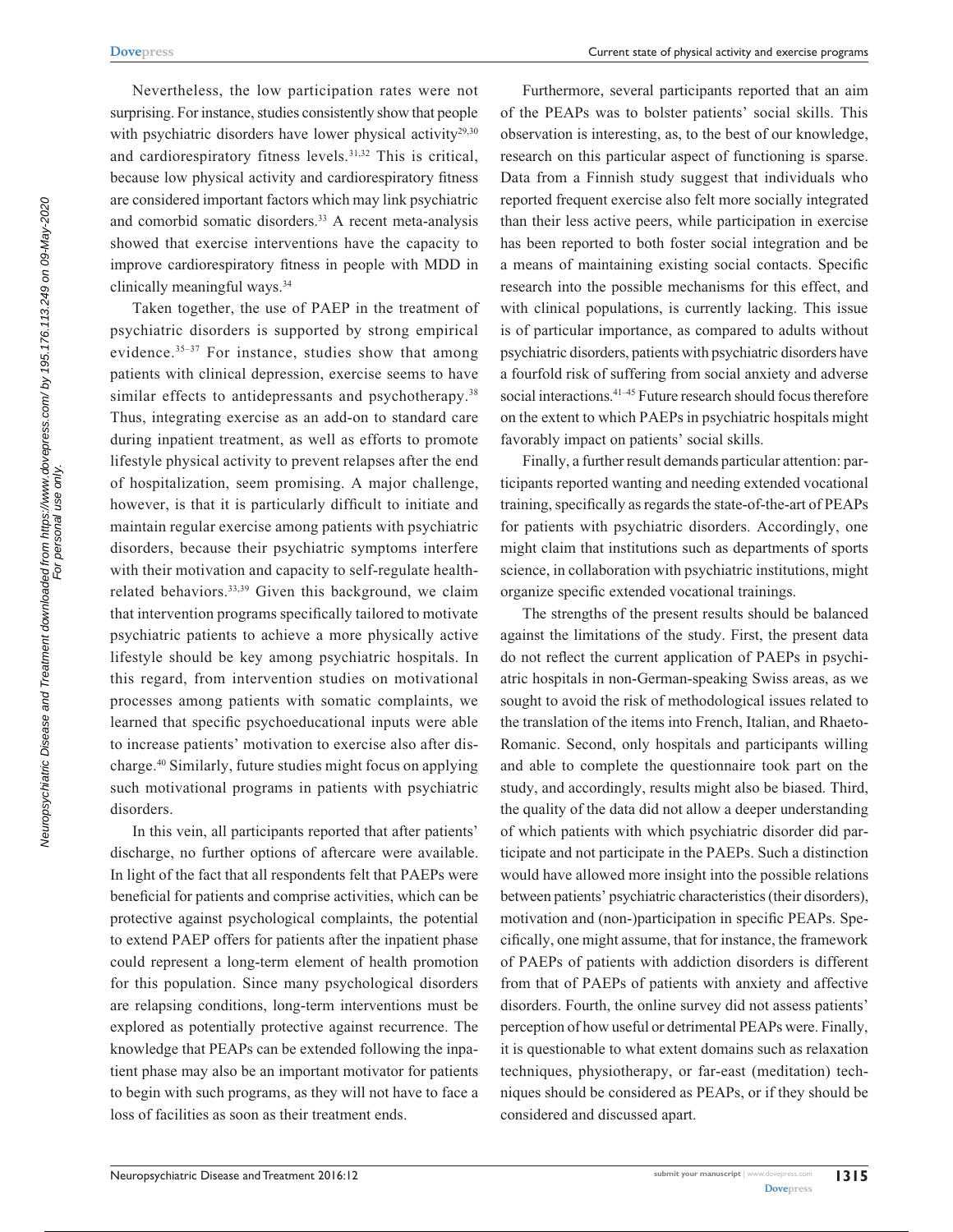# **Conclusion**

The pattern of results of the present online survey suggests that psychiatric hospitals of the German-speaking part of Switzerland offer a broad variety of physical activity and exercising programs to their inpatients, although only 25%–50% of inpatients take part in programs. Staff are unanimous in the view that these programs are physically and psychologically beneficial. After discharge, patients can no longer take part in these programs. Staff responsible for PAEPs state that specific extended vocational training is required to offer activities suited to patients with psychiatric disorders. Finally, given that many psychiatric patients may have motivational and volitional deficits, more systematic efforts seem warranted to increase exercise motivation and promote behavioral skills to maintain a more physically active lifestyle among inpatients in psychiatric care settings.

### **Acknowledgment**

The entire study has been performed without external funding.

# **Disclosure**

The authors report no conflicts of interest in this work.

#### **References**

- 1. Deslandes A, Moraes H, Ferreira C, et al. Exercise and mental health: many reasons to move. *Neuropsychobiology*. 2009;59(4):191–198.
- 2. Vancampfort D, Stubbs B, Ward PB, Teasdale S, Rosenbaum S. Integrating physical activity as medicine in the care of people with severe mental illness. *Aust N Z J Psychiatry*. 2015;49(8):681–682.
- 3. Rosenbaum S, Tiedemann A, Stanton R, et al. Implementing evidencebased physical activity interventions for people with mental illness: an Australian perspective. *Australas Psychiatry*. 2016;24(1):49–54.
- 4. Rosenbaum S, Tiedemann A, Sherrington C, Curtis J, Ward PB. Physical activity interventions for people with mental illness: a systematic review and meta-analysis. *J Clin Psychiatry*. 2014;75(9):964–974.
- 5. Knochel C, Oertel-Knochel V, O'Dwyer L, et al. Cognitive and behavioural effects of physical exercise in psychiatric patients. *Prog Neurobiol*. 2012;96(1):46–68.
- 6. Archer T, Josefsson T, Lindwall M. Effects of physical exercise on depressive symptoms and biomarkers in depression. *CNS Neurol Disord Drug Targets*. 2014;13(10):1640–1653.
- 7. Silveira H, Moraes H, Oliveira N, Coutinho ES, Laks J, Deslandes A. Physical exercise and clinically depressed patients: a systematic review and meta-analysis. *Neuropsychobiology*. 2013;67(2):61–68.
- 8. Joseffson T, Lindwall M, Archer T. Physical exercise intervention in depressive disorders: meta-analysis and systematic review. *Scand J Med Sci Sports*. 2014;24(2):259–272.
- 9. Mota-Pereira J, Carvalho S, Silverio J, et al. Moderate physical exercise and quality of life in patients with treatment-resistant major depressive disorder. *J Psychiatr Res*. 2011;45(12):1657–1659.
- 10. Pajonk FG, Wobrock T, Gruber O, et al. Hippocampal plasticity in response to exercise in schizophrenia. *Arch Gen Psychiatry*. 2010;67(2): 133–143.
- 11. Battaglia G, Alesi M, Inguglia M, et al. Soccer practice as an add-on treatment in the management of individuals with a diagnosis of schizophrenia. *Neuropsychiatr Dis Treat*. 2013;9:595–603.
- 12. Rosenbaum S, Vancampfort D, Steel Z, Newby J, Ward PB, Stubbs B. Physical activity in the treatment of post-traumatic stress disorder: a systematic review and meta-analysis. *Psychiatry Res*. 2015;230(2): 130–136.
- 13. Martin EC, Dick AM, Scioli-Salter ER, Mitchell KS. Impact of a yoga intervention on physical activity, self-efficacy, and motivation in women with PTSD symptoms. *J Altern Complement Med*. 2015;21(6): 327–332.
- 14. Vancampfort D, De Hert M, Stubbs B, et al. A systematic review of physical activity correlates in alcohol use disorders. *Arch Psychiatr Nurs*. 2015;29(4):196–201.
- 15. Giesen ES, Deimel H, Bloch W. Clinical exercise interventions in alcohol use disorders: a systematic review. *J Subst Abuse Treat*. 2015; 52:1–9.
- 16. Buman MP, Hekler EB, Bliwise DL, King AC. Exercise effects on night-to-night fluctuations in self-rated sleep among older adults with sleep complaints. *J Sleep Res*. 2011;20(1 Pt 1):28–37.
- 17. Brand S, Jossen S, Holsboer-Trachsler E, Puhse U, Gerber M. Impact of aerobic exercise on sleep and motor skills in children with autism spectrum disorders – a pilot study. *Neuropsychiatr Dis Treat*. 2015;11: 1911–1920.
- 18. Haslacher H, Michlmayr M, Batmyagmar D, et al. Physical exercise counteracts genetic susceptibility to depression. *Neuropsychobiology*. 2015; 71(3):168–175.
- 19. Moon HY, van Praag H. Muscle over mind. *Cell Metab*. 2014;20(4): 560–562.
- 20. Voss MW, Erickson KI, Prakash RS, et al. Neurobiological markers of exercise-related brain plasticity in older adults. *Brain Behav Immun*. 2013;28:90–99.
- 21. Chaddock-Heyman L, Erickson KI, Holtrop JL, et al. Aerobic fitness is associated with greater white matter integrity in children. *Front Hum Neurosci*. 2014;8:584.
- 22. Knapen J, Van de Vliet P, Van Coppenolle H, et al. Comparison of changes in physical self-concept, global self-esteem, depression and anxiety following two different psychomotor therapy programs in nonpsychotic psychiatric inpatients. *Psychother Psychosom*. 2005; 74(6):353–361.
- 23. Babic MJ, Morgan PJ, Plotnikoff RC, Lonsdale C, White RL, Lubans DR. Physical activity and physical self-concept in youth: systematic review and meta-analysis. *Sports Med*. 2014;44(11):1589–1601.
- 24. Carek PJ, Laibstain SE, Carek SM. Exercise for the treatment of depression and anxiety. *Int J Psychiatry Med*. 2011;41(1):15–28.
- 25. de Wit LM, Fokkema M, van Straten A, Lamers F, Cuijpers P, Penninx BW. Depressive and anxiety disorders and the association with obesity, physical, and social activities. *Depress Anxiety*. 2010;27(11): 1057–1065.
- 26. Nyboe L, Lund H. Low levels of physical activity in patients with severe mental illness. *Nord J Psychiatry*. 2013;67(1):43–46.
- 27. Mangerud WL, Bjerkeset O, Lydersen S, Indredavik MS. Physical activity in adolescents with psychiatric disorders and in the general population. *Child Adolesc Psychiatry Ment Health*. 2014;8(1):2.
- 28. Brand S, Beck J, Kalak N, et al. Dream recall and its relationship to sleep, perceived stress, and creativity among adolescents. *J Adolesc Health*. 2011;49(5):525–531.
- 29. Lindwall M, Gerber M, Jonsdottir I, Börjesson M, Ahlborg GJ. The relationships of change in physical activity with change in depression, anxiety, and burnout: a longitudinal study of Swedish healthcare workers. *Health Psychol*. 2014;33(11):1309–1318.
- 30. Gerber M, Jonsdottir IH, Lindwall M, Ahlborg G. Physical activity in employees with differing occupational stress and mental health profiles: a latent profile analysis. *Psychol Sport Exerc*. 2014;15(6):649–658.
- 31. Gerber M, Lindwall M, Lindegård A, Börjesson M, Jonsdottir IH. Cardiovascular fitness protects from stress-related symptoms of burnout and depression. *Patient Educ Couns*. 2013;93(1):146–152.
- 32. Voderholzer U, Dersch R, Dickhut HH, Herter A, Freyer T, Berger M. Physical fitness in depressive patients and impact of illness course and disability. *J Affect Disord*. 2011;128(1–2):160–164.